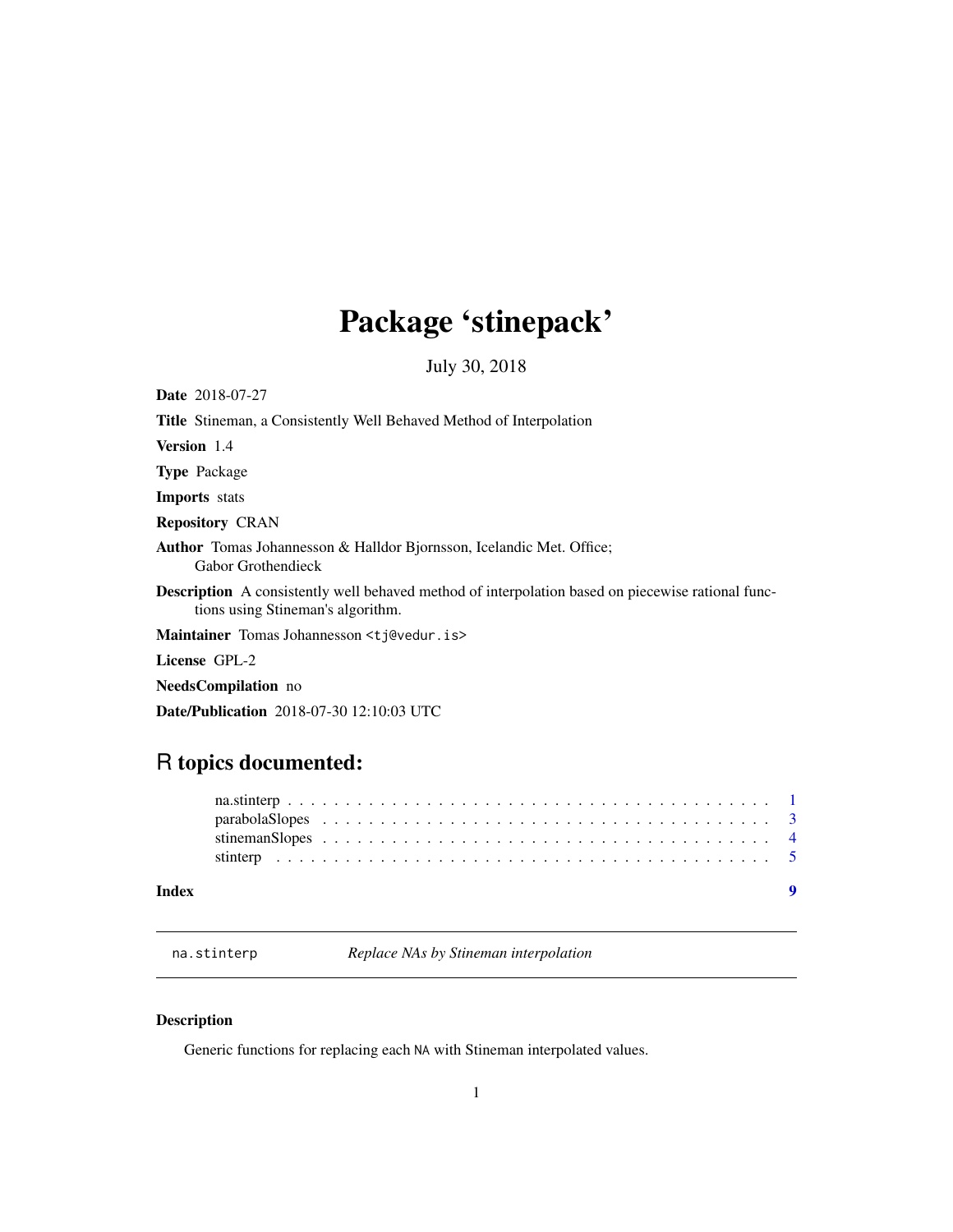#### Usage

```
na.stinterp(object, ...)
## Default S3 method:
na.stinterp(object, along = time(object), na.rm = TRUE, ...)
```
#### Arguments

| object   | object in which NAs are to be replaced.                                                   |
|----------|-------------------------------------------------------------------------------------------|
| along    | variable to use for interpolation. Has to be numeric, is otherwise coerced to<br>numeric. |
| na.rm    | logical. Should leading and trailing NAs be removed?                                      |
| $\cdots$ | further arguments passed to methods.                                                      |

#### Details

Missing values (NAs) are replaced by piecewice rational interpolation via [stinterp](#page-4-1).

By default the time index associated with object is used for interpolation. Note, that if this calls time.default this gives an equidistant spacing 1:NROW(object). If object is a matrix or data.frame, the interpolation is done separately for each column.

#### Value

An object in which each NA in the input object is replaced by interpolating the non-NA values before and after it. Leading and trailing NAs are omitted (if na.rm = TRUE) or not replaced (if  $na.rm = FALSE$ ).

#### Author(s)

Gabor Grothendieck

#### See Also

[stinterp](#page-4-1).

#### Examples

```
na.stinterp(c(2,NA,1,4,5,2))
na.stinterp(ts(c(2,NA,1,4,5,2)))
## Not run:
```

```
#comparison of gap filling with na.stinterp/stinterp and splines,
#the solid lines show the continuous interpolation functions
#implicitly assumed by the gap-filling, they show how the Stineman
#interpolation restricts the range of the interpolant to the
#nearby range of the points and suppresses the well known oscillations
#characteristic of splines and other methods based on polynomials
x < -1:6y \leq -c(2, NA, 1, 4, 5, 2)plot(x,y,ylin=c(-1,5))
```
<span id="page-1-0"></span>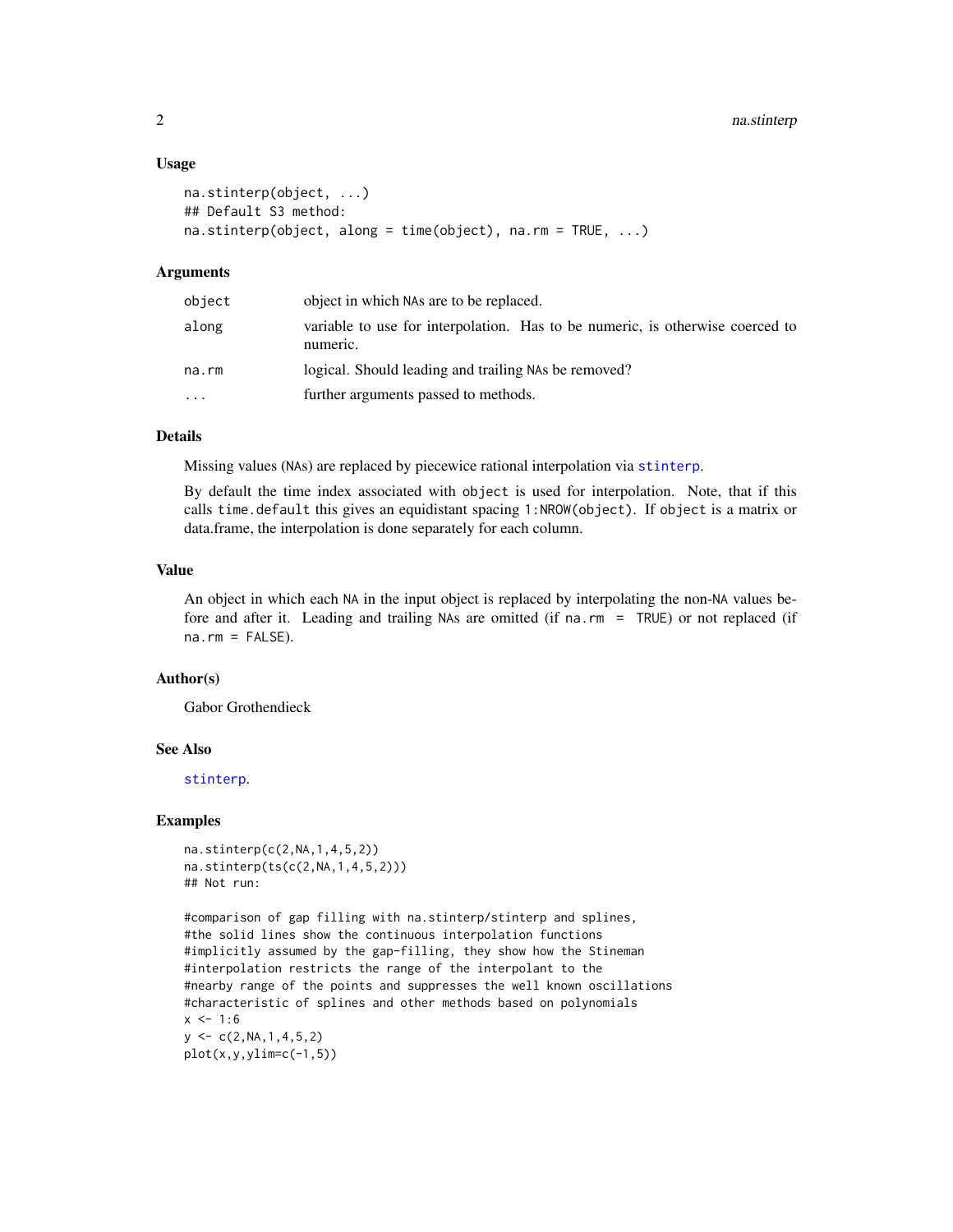#### <span id="page-2-0"></span>parabolaSlopes 3

```
points(na.stinterp(c(2,NA,1,4,5,2)),pch=2,col=2)
points(spline(x,y,n=6),pch=3,col=3)
lines(stinterp(x[!is.na(y)],y[!is.na(y)],xout=seq(1,6,by=0.1)),col=2)
lines(spline(x,y,n=50),col=3)
library(zoo)
na.stinterp(zoo(c(2,NA,1,4,5,2)))
library(its)
na.stinterp(its(c(2,NA,1,4,5,2), seq(Sys.time(), length = 6, by = "day"))
```

```
## End(Not run)
```
<span id="page-2-1"></span>parabolaSlopes *Estimate the slope of an interpolating function using a parabola*

#### Description

Returns estimates of the slope of an interpolating function that runs through a set of points in the xy-plane.

#### Usage

```
parabolaSlopes(x,y)
```
#### Arguments

x,y coordinates of points defining the interpolating function.

#### Value

Returns an estimate of the slope of the interpolant at  $(x,y)$ .

#### Note

This function is used as part of the Stineman interpolation function [stinterp](#page-4-1). It is rarely called directly by the user, and checking of x and y must be performed by the calling function.

The parabola method provides a better approximation of the slope for smooth functions than the original method suggested by Stineman (1980), which is provided by the function [stinemanSlopes](#page-3-1) (see the documentation of the function [stinterp](#page-4-1) for further information), but it results in higher slopes near abrupt steps or spikes and can lead to some overshooting where Stineman's method does not.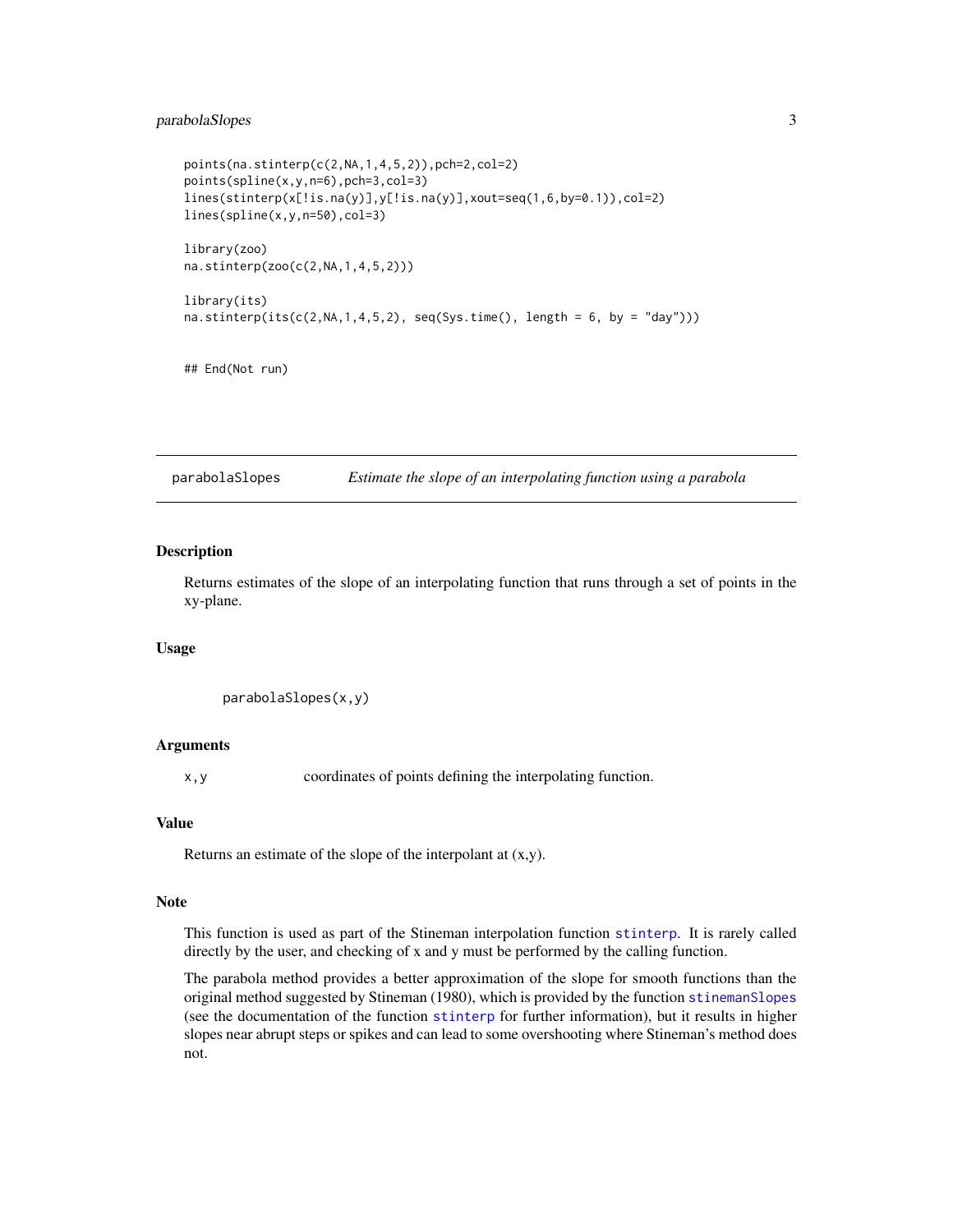#### <span id="page-3-0"></span>Author(s)

Norbert Nemec, Institute of Theoretical Physics, University of Regensburg. Translation from Python code by Halldor Bjornsson

#### See Also

[stinterp](#page-4-1) and [stinemanSlopes](#page-3-1).

#### Examples

```
x \leftarrow \text{seq}(0, 2 \text{ *pi}, \text{by=pi}/6)y \leftarrow \sin(x)## Not run: parabolaSlopes(x,y)
```
<span id="page-3-1"></span>stinemanSlopes *Estimate the slope of an interpolating function using an arc*

#### Description

Returns estimates of the slope of an interpolating function that runs through a set of points in the xy-plane. The slopes are calculated using to the algorithm of Stineman (1980), i.e. from the tangent of circles passing through every three consecutive points.

#### Usage

stinemanSlopes(x,y,scale=FALSE)

#### Arguments

| x.v   | coordinates of points defining the interpolating function.                                    |
|-------|-----------------------------------------------------------------------------------------------|
| scale | if true (default) then the x and y values are normalized prior to the slope calcu-<br>lation. |

#### Value

Returns an estimate of the slope of the interpolant at (x,y).

#### Note

This function is used as part of the Stineman interpolation function [stinterp](#page-4-1). It is rarely called directly by the user, and checking of x and y must be performed by the calling function.

Stineman's method provides a more robust interpolating function near abrupt steps or spikes in the point sequence than the alternative method based on a second degree interpolating polynomial, which is provided by the function [parabolaSlopes](#page-2-1) (see the documentation of the function [stinterp](#page-4-1) for further information), but it results in slightly less accuracy for smooth functions.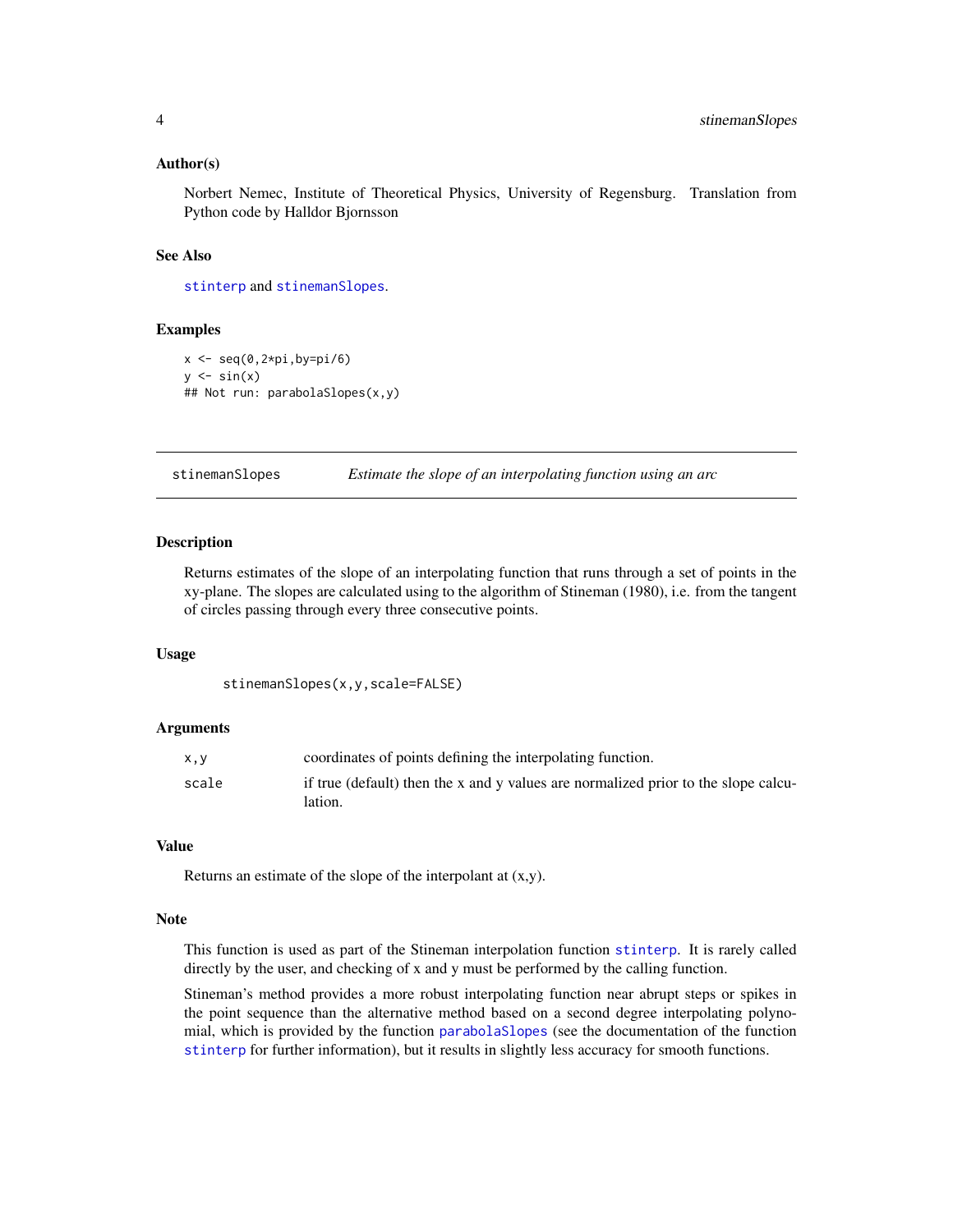#### <span id="page-4-0"></span>stinterp 5

#### Author(s)

Tomas Johannesson

#### References

Stineman, R. W. *A Consistently Well Behaved Method of Interpolation.* Creative Computing (1980), volume 6, number 7, p. 54-57.

#### See Also

[stinterp](#page-4-1) and [parabolaSlopes](#page-2-1).

#### Examples

```
## Interpolate a smooth curve
x \leftarrow \text{seq}(0, 2 \text{ * pi}, \text{by=pi}/6)y \leftarrow \sin(x)stinemanSlopes(x,y,scale=TRUE)
stinemanSlopes(x,y,scale=FALSE)
```
<span id="page-4-1"></span>stinterp *A consistently well behaved method of interpolation*

#### Description

Returns the values of an interpolating function that runs through a set of points in the xy-plane according to the algorithm of Stineman (1980).

#### Usage

stinterp(x,y,xout,yp,method=c("scaledstineman","stineman","parabola"))

#### Arguments

| x, y   | coordinates of points defining the interpolating function. NAs are not allowed,<br>but see na. stinterp for gap-filling based on stinterp.                                                                                                                                                                                                                                                                                                                                                         |
|--------|----------------------------------------------------------------------------------------------------------------------------------------------------------------------------------------------------------------------------------------------------------------------------------------------------------------------------------------------------------------------------------------------------------------------------------------------------------------------------------------------------|
| xout   | the x-coordinate where the interpolant is to be found.                                                                                                                                                                                                                                                                                                                                                                                                                                             |
| yp     | slopes of the interpolating function at x. Optional: only given if they are known,<br>else the argument is not used.                                                                                                                                                                                                                                                                                                                                                                               |
| method | method for computing the slope at the given points if the slope is not known.<br>With method="stineman", Stineman's original method based on an interpolat-<br>ing circle is used. Use method="scaled stineman" if scaling of x and y is to be<br>carried out before Stineman's method is applied, and use method="parabola" to<br>calculate the slopes from a parabola through every three points. Partial argument<br>matching is supported (for example $m="pa"$ instead of method="parabola"). |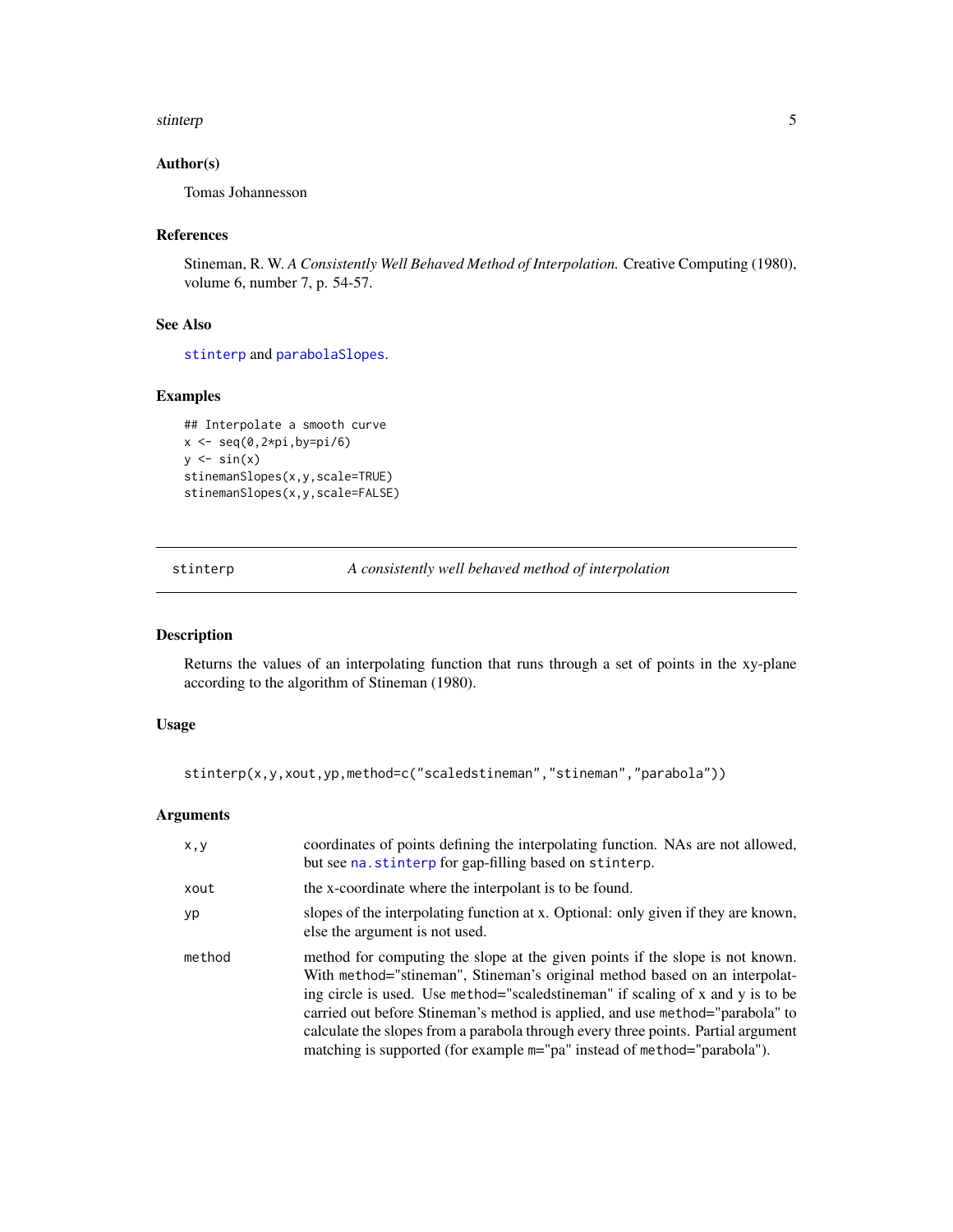#### <span id="page-5-0"></span>Value

stinterp returns a list with components 'x' and 'y' with the coordinates of the interpolant at the points specified by xout.

#### **Note**

The interpolation method is described in an article by Russell W. Stineman in the July 1980 issue of Creative Computing with a note from the editor stating that while they were "not an academic journal but once in a while something serious and original comes in" adding that this was "apparently a real solution" to a well known problem.

According to Stineman, the interpolation procedure has "the following properties:

- 1. If values of the ordinates of the specified points change monotonically, and the slopes of the line segments joining the points change monotonically, then the interpolating curve and its slope will change monotonically.
- 2. If the slopes of the line segments joining the specified points change monotonically, then the slopes of the interpolating curve will change monotonically.
- 3. Suppose that the conditions in (1) or (2) are satisfied by a set of points, but a small change in the ordinate or slope at one of the points will result conditions (1) or (2) being not longer satisfied. Then making this small change in the ordinate or slope at a point will cause no more than a small change in the interpolating curve."

The method is based on rational interpolation with specially chosen rational functions to satisfy the above three conditions.

Slopes computed at the given points with the methods provided by the 'stinterp' function satisfy Stineman's requirements. The original method suggested by Stineman (method="scaledstineman", the default, and "stineman") result in lower slopes near abrupt steps or spikes in the point sequence, and therefore a smaller tendency for overshooting. The method based on a second degree polynomial (method="parabola") provides better approximation to smooth functions, but it results in in higher slopes near abrupt steps or spikes and can lead to some overshooting where Stineman's method does not. Both methods lead to much less tendency for 'spurious' oscillations than traditional interplation methods based on polynomials, such as splines (see the examples section).

Stineman states that "The complete assurance that the procedure will never generate 'wild' points makes it attractive as a general purpose procedure".

This interpolation method has been implemented in Matlab and Python in addition to R.

#### Author(s)

Tomas Johannesson, Halldor Bjornsson

#### References

Stineman, R. W. *A Consistently Well Behaved Method of Interpolation.* Creative Computing (1980), volume 6, number 7, p. 54-57.

#### See Also

[na.stinterp](#page-0-1), [stinemanSlopes](#page-3-1) and [parabolaSlopes](#page-2-1).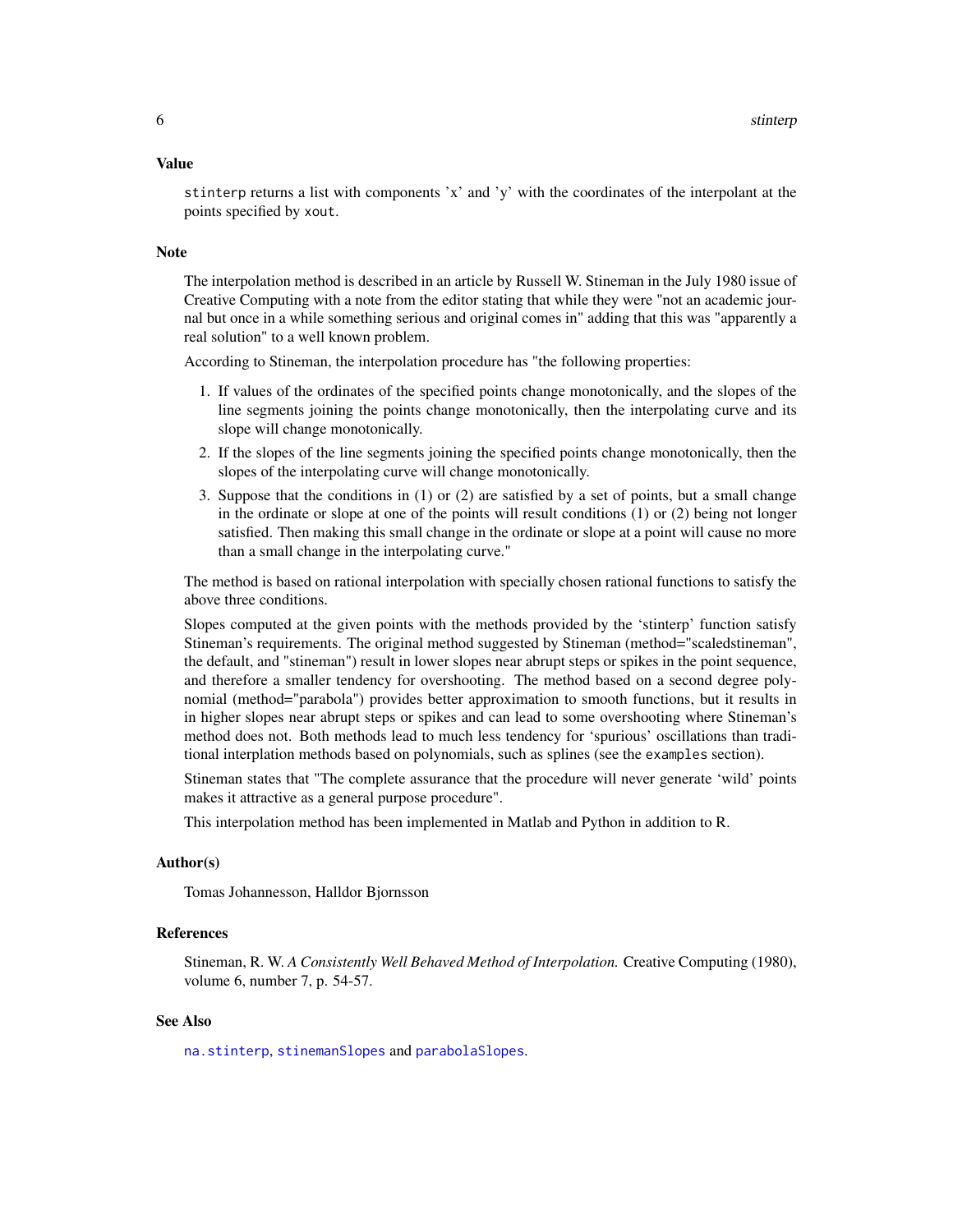#### stinterp 2008 and 2008 and 2008 and 2008 and 2008 and 2008 and 2008 and 2008 and 2008 and 2008 and 2008 and 20

#### Examples

```
## Interpolation with rational functions
#This example shows how the rational interpolating functions used in
#`stinterp' have a monotonic slope over an interval with widely varying
#slopes specified at the end points, consistent with Stineman's
#requirements above. A third degree interpolating function (commonly
#used in spline interpolation), on the other hand, leads to
#spurious oscillations, which are a well known problem in
#interpolation with a single polynomial function and also
#in piecewise polynomial interpolation.
## Not run:
xo \leq seq(0, 1, by=1/50)plot(c(0,1),c(0,1),xlim=c(0,1),ylim=c(-1,1),xlab="",ylab="")
for (s in 2:10) {
lines(stinterp(c(0,1),c(0,1),xo,vp=c(0,s)))lines(xo,xo^2*((s-2)*xo-s+3),col=2) }
## End(Not run)
#Note that the two interpolation functions almost coincide for the
#lowest value (s=2) of the slope at the right end point.
#The user may verify that the rational interpolating functions continue
#to provide "reasonable" results for much higher values of the slope at the
#right end point (for example s=15, s=25 or s=100), for which the third degree
#polynomial leads to absurd results (for most practical purposes).
## Interpolate a smooth curve
#This example illustrates that the interpolation procedure
#reproduces a smooth function with known slopes at the specified
#points very well. If the slopes are not known, both methods for
#estimating the slopes at the specified points (the default method
#and method="parabola") lead to good interpolating functions, but
#the "parabola" method is slightly more accurate. The traditional
#spline interpolation method leads to a similar result as Stineman's
#method with slopes computed with method="parabola".
x \leftarrow \text{seq}(0, 2 \times \text{pi}, \text{by}=p1/6)y \le -\sin(x)yp \leftarrow \cos(x)xo < -seq(0, 2*pi, by=pi/150)y1 <- stinterp(x,y,xo,yp)$y
y2 <- stinterp(x,y,xo)$y
y3 <- stinterp(x,y,xo,m="pa")$y
## Not run:
plot(x,y)
lines(xo,sin(xo))
points(stinterp(x,y,xo,yp),cex=1/5,col=2)
points(stinterp(x,y,xo),cex=1/5,col=3)
points(stinterp(x,y,xo,method="parabola"),cex=1/5,col=4)
points(spline(x,y,n=length(xo)),cex=1/5,col=5)
## End(Not run)
```
## Interpolate through a sharp oscillation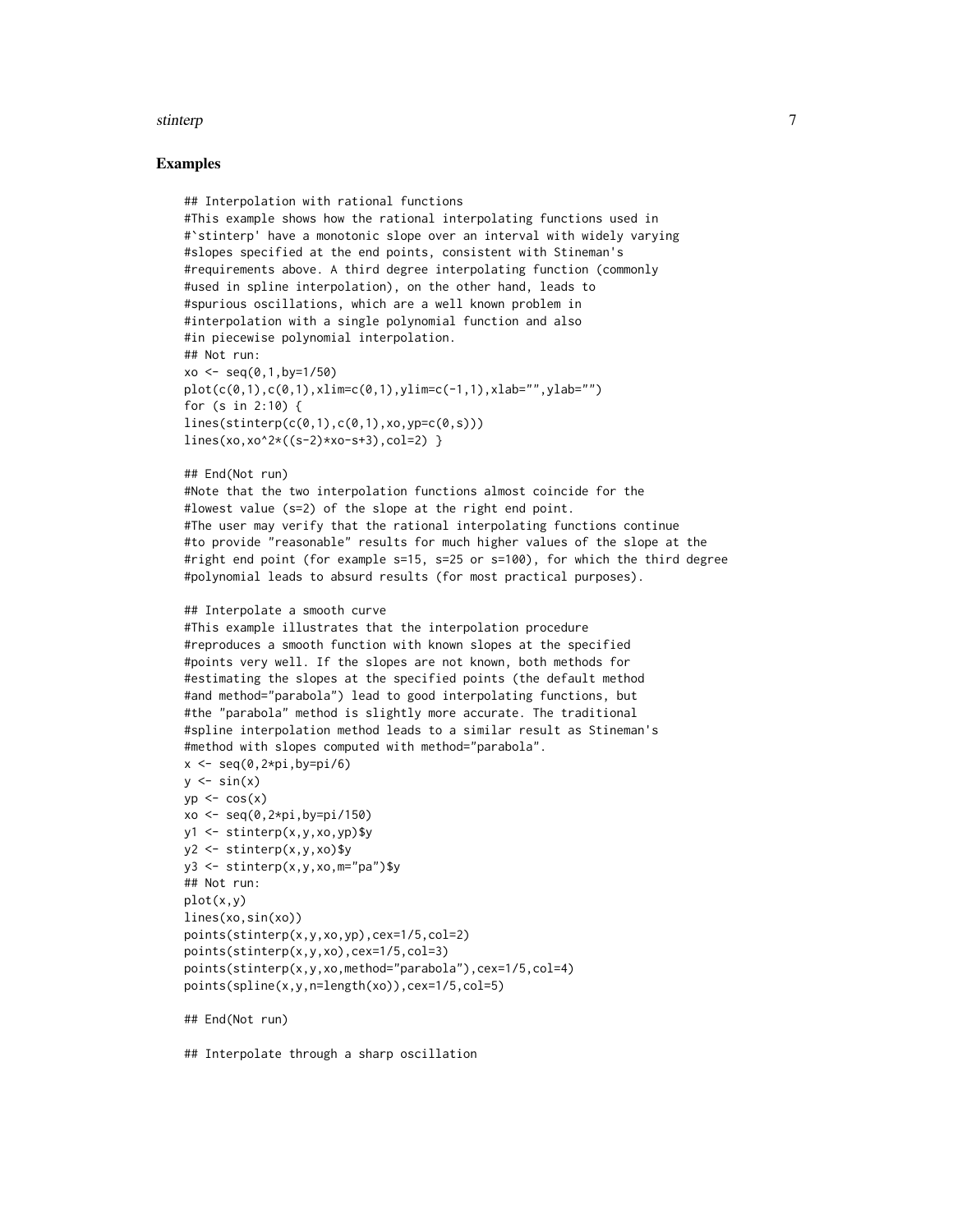```
#This example shows that Stineman's interpolation, with the default
#method for estimating slopes at the given points, results in no oscillations
#in the neighbourhood of a spike. If the slopes at the given points are
#computed with method="parabola", some overshooting can be seen and
#spline interpolation leads to repeated oscillations near the spike.
## Not run:
yy <- y
yy[3] < -1.5plot(x,yy,ylim=c(-1.5,1.5))
points(stinterp(x,yy,xo),cex=1/5,col=3)
points(stinterp(x,yy,xo,method="parabola"),cex=1/5,col=4)
points(spline(x,yy,n=length(xo)),cex=1/5,col=5)
```
## End(Not run)